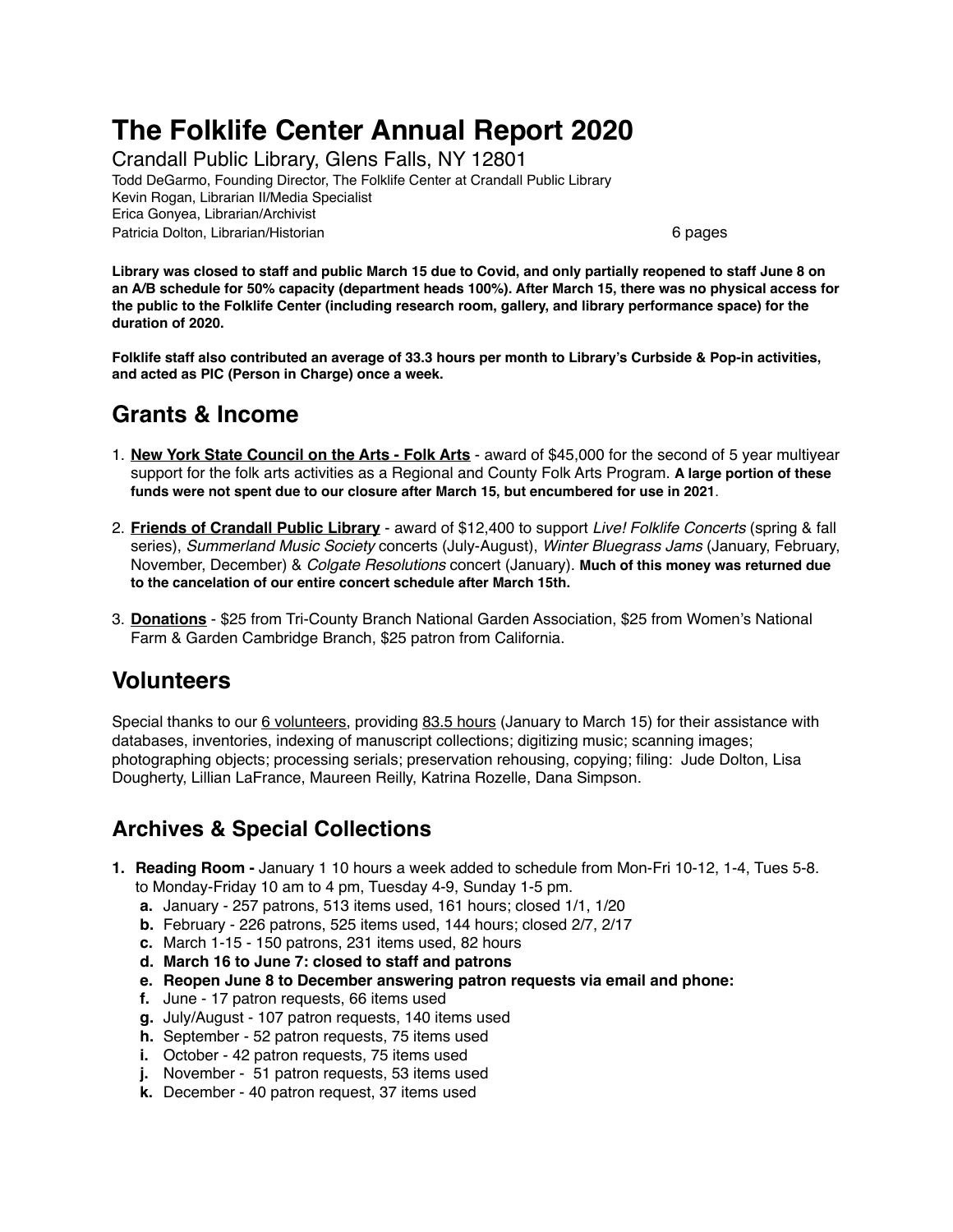#### 2. **Collection Management**

- **a.** Archival Storage Room entirely reorganized, inventorying and removing Government Documents and *Life* & *Look* magazines.
- **b.** Government Documents moved Inactive Storage Room.
- **c.** Serial Collections have been assessed and consolidated, allowing for reorganization of Maps, Posters, Art & Artifacts, Photographs, Manuscripts (including Business & Family papers, etc).
- **d.** Library's Institutional Archives weeded and reorganized.
- **e.** Inactive Library Records: 31 cubic feet shredded.
- **f.** Inactive Storage Room: installed new archival shelving (96 cubic feet capacity)
- **g.** St. Isaac Jogues plaster model for the Lake George statue repaired and returned October 2.
- **h.** LGS-1 Retention & Disposition Schedule for NYS Local Gov't Records adopted by Board Nov 18.

#### 3. **New Collections**

- a. Holden Reference Book Collection 299 new titles added to online catalog
- b. Special Titles & Other Publications
	- i. 19 vinyl records donated by Maureen Dye
	- ii. High school yearbooks by Fort Edward Historical Society
	- iii. Civil War books (8), etc. donated by Herb Hudnut
	- iv. Nancy Drew and Happy Hollisters books to Historic Children's Book Collection
	- v. Thorton Wilder book (9) to Historic Children's Book Collection
	- vi. Folk arts and folklife books from Todd DeGarmo

#### c. Manuscript Collections

- i. Merkel & Gelman items, donated by Bob and Barb Rosoff
- ii. Photo of Ronald Reagan as GE spokesperson
- iii. Local AM Radio Collection by Maury Thompson
- iv. Glens Falls Hospital Guild archives additions
- v. Daughters of the American Revolution archives additions
- vi. Lee Montgomery Papers donated by Donald Lee.
- vii. Lake George Band Archives 4 cubic feet added
- viii.Photographs by Elaine Monroe.
- ix. Glass plate negatives collection by George Conkey (approx. 2000) purchased
- x. Seeley family information from familyBible
- xi. Misc items donated by the Fort Edward Historical Society
- xii. Photographs and papers donated by Joe and Sarah Cutshall-King
- xiii.Photographs, papers from Herlihy Walsh via Fort Edward Historical Society
- xiv.Family Photo Albums (Hoopes, Hyde, Cunningham, Pruyn) donated by Joan Lapham
- xv. Misc. home movies and slides donated by Maury Thompson
- d. Folk Art Collections
	- i. Neon sign (Folklife Center logo) by Lite Brite Neon of Kingston, NY
	- ii. Sculpture from salvage barn roofing by blacksmith James Gonzalez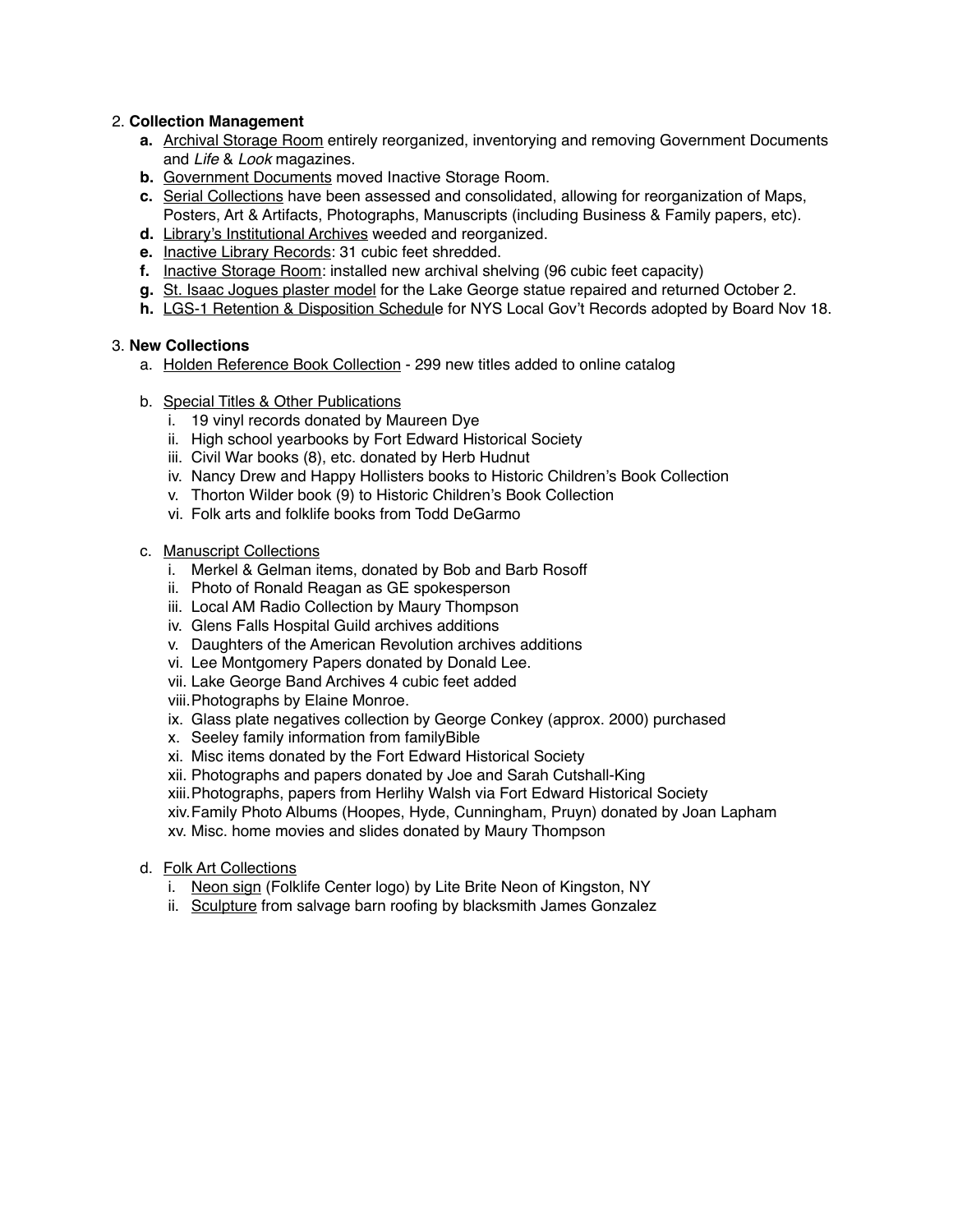# **Folklife Gallery**

- 1. **Anvil's Ring: Artist Blacksmith Association of North America (ABANA)** an original showcase of artistry loaned by members of ABANA scheduled for January 22 to June 1 in the Folklife Gallery, leading up to the ABANA 2020 Conference June 3-6 at the Washington County Fairgrounds, Greenwich, NY.
	- a. Reception, March 5, 5-7 pm, 100 attendees.
	- b. **This exhibition was cut short due to our closure on March 17th, and all items returned to participants by June. The ABANA 2020 Conference was cancelled.**
- 2. **Equali-Tea: Suffragist Tea Cozies in Redwork**, new exhibition in the Folklife Gallery, October-December, depicting 42 NYS suffragists with biographies by artist/historian Tisha Dolton, funded in part by LARAC/NYSCA grant.
	- a. online version was added to our website
	- b. video produced of Tisha creating the Redwork designs.
	- c. The exhibit was featured in Global Listener Stitchery Highlights 2020 on Dec 31 for the podcast, *Stitchery Stories: Embroidery & Textile Art* [www.stitcherystories.com/2020listenerhighlights/.](http://www.stitcherystories.com/2020listenerhighlights/)
- 3. **Folklife Gallery** floor stripped and resurfaced, and exhibit cases repainted during closure.
- 4. **Folk Arts All Around Us** preparations begin on a showcasing of our Folk Arts Collection, guest curated by Todd DeGarmo for a February-October 2021 exhibition hosted by TAUNY (Traditional Arts in Upstate New York) in Canton, NY.

### **Cultural Programs - (music, storytelling, workshops, presentations)**

- 1. **Colgate Resolutions Live!** fourth annual visit by this co-ed a cappella group on their Northeast January tour, January 8, 7 pm, funded in part by the Friends of Crandall Public Library, with the entire free concert recorded live and added to our YouTube page, 145 attendees.
- 2. **Winter Bluegrass Jam** a musical series for pickers and listeners alike, hosted by Alan Epstein, sponsored by the Folklife Center on the 2nd Thursdays of the winter months (January, February, November, December) 6:30 to 8:30 pm:
	- a. January 9 25 musicians + 60 listeners
	- b. February 13 27 musicians + 68 listeners
	- **c. November & December sessions cancelled due to Covid closure.**
- 5. **Family History One-to-One** drop-in, personalized help with volunteer, professional genealogist Lisa Dougherty 3rd Wednesday each month: Jan (1), Feb (6). **10 remaining sessions cancelled due to Covid closure.**
- 6. **Shutter Squad**  is a 6-session photography program offered to a group of ten kids aged 10 to 13, 4 times each year team-taught offered by Emma Rogan (Children's Department) and Kevin Rogan (Folklife Center). Over 6 sessions participants learn the principles of photography using professional equipment to develop skill and their own style to capture scenes from their everyday lives, culminating in a Folklife Gallery B exhibition and reception:
	- a. Workshops, Dec 16, 30, Jan 13, 27, Feb 10, 24, 3:30-5 pm, 10 participants x 6 sessions
	- b. Exhibition, Feb 24 to May 15, Folklife Gallery B, 10 participants
	- c. Reception, Feb 26, 6:30-8 pm, 100 attendees.
	- **d. Remaining workshop series for the year cancelled due to Covid closures.**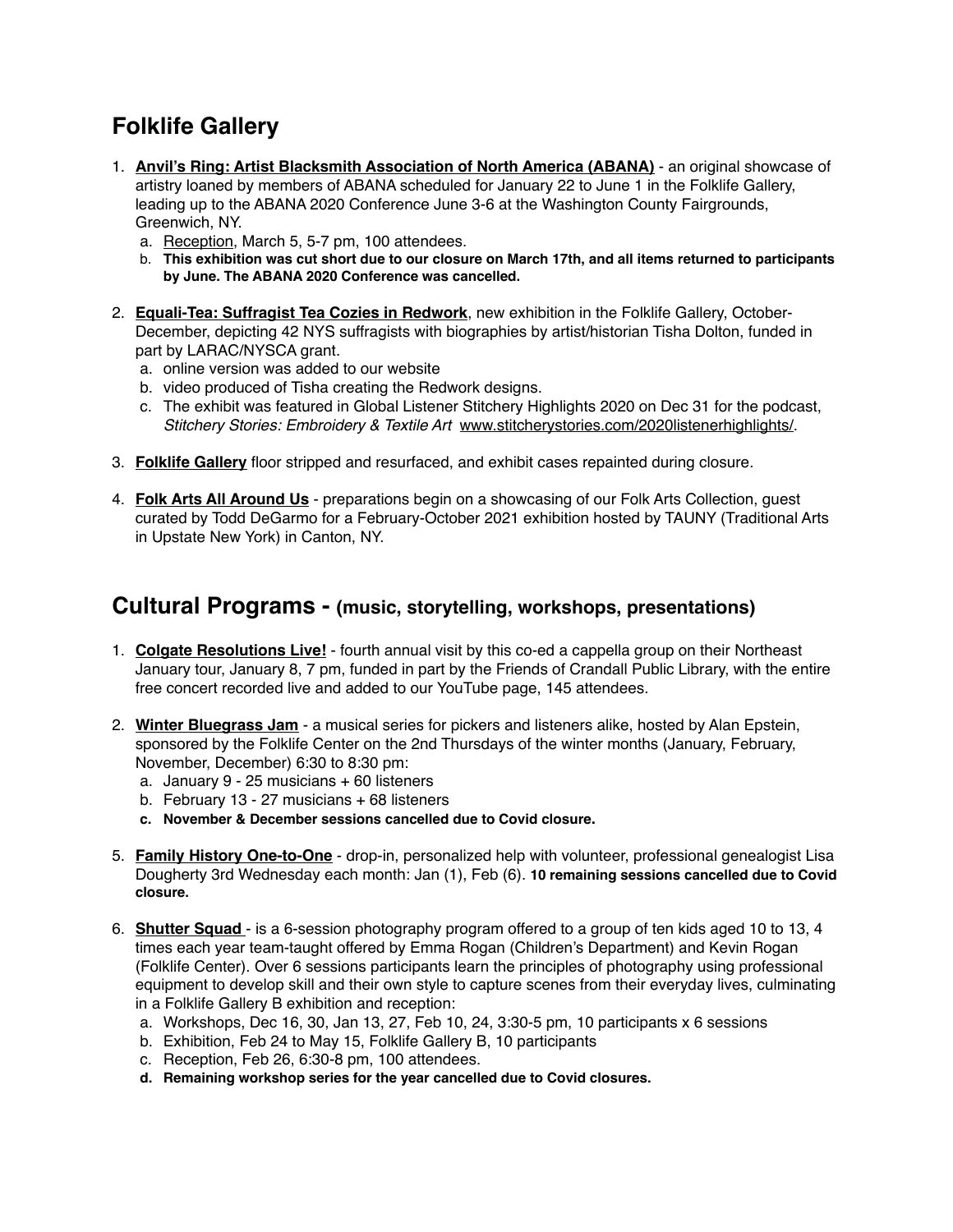- 7. **Live! Folklife Concert Series** our continuing series of free, Thursday evening performances, 7 to 8:30 pm, with a total of 12 live concerts scheduled in the Spring, and 6 concerts for the Fall, funded in part from the Friends of Crandall Public Library (who also distribute our publicity bookmarks at their book sales) and the New York State Council on the Arts-Folk Arts Program, with the entire concert recorded live with 3 cameras, edited and archived, with songs added to our YouTube page:
	- a. March 5 Bob Warren's Only the Message Mattered 140 attendees
	- b. March 12 Whippersnappers 76 attendees.

#### **Remaining schedule cancelled due to Covid closure:**

- c. March 19 -Tim O'Shea.
- d. March 26 Ukrainian Village Voices.
- e. April 2 Faux Paws.
- f. April 9 Ana Egge.
- g. April 16 Maqi Li & Charlotte Evelyn.
- h. April 23 Sound an Echo.
- i. April 30 Damn Tall Buildings.
- j. May 7 Hanneke Cassell Band.
- k. May 14 Rad Trads.
- l. May 21 Tim Connell.
- m. September 24 Jeremiahs.
- n. October 8 Trials of Cato.
- o. October 22 Ana Egge.
- p. November 5 Humbirds.
- q. November 12 Tommy Sands.
- r. November 19 Rad Trads.
- 8. **Summertime Music Society** would have celebrated its 11th season as an indoor chamber music series presented free to the public at 7 pm (doors open 6:30), curated by Summerland Music Society's Carol Minor and Christopher Bush, and presented in partnership with the Folklife Center, and funded in part by Friends of Crandall Public Library. **The 4 part series was cancelled due to Covid.**
- 9. **Video Documentaries** consulting filmmaker Hannah DeGarmo (previous projects *Battenkill Inspired* and *Lake George On the Water*) returns to work on new documentaries, e.g. Lite Brite Neon making our new logo sign. However, due to Covid we've shifted focus to "From the Archives" tapping 35 years of research. Seven are in currently in production for a 2021 release:
	- a. Tied Quilts of the Johnsburg United Methodist Women
	- b. Jack Leadley, An Adirondack Legend
	- c. Balsam Tradition of the Adirondacks
	- d. Big Moose Chapel Balsam Bee
	- e. Balsam Pillows of Standard Supply Company
	- f. Northern Survey Company of Albany NY
	- g. Folklife Tour from Christopher Baldwin's Graphic Novel, Glens Falls.

10.**Facebook Page** featuring the Folklife Center with music, folk art, local interest:

- a. March 16-31: 18 posts, 22,456 reach, 1,829 engagements, 158 shares
- b. April 1-30: 34 posts, 102,698 reach, 6,886 engagements, 524 shares
- c. May 1-31: 22 posts, 152,272 reach, 11,133 engagements, 773 shares
- d. June 1-30: 22 posts, 89,712 reach, 7,189 engagements, 512 shares
- e. July 1-31: 22 new posts, 95,023 reach, 4,548 engagements, 377 shares
- f. August: 17 new posts, 61,485 reach, 2,811 engagements, 245 shares
- **g. Totals for 5 months: 135 posts, 523,646 reach, 34,646 engagements, 2,589 shares**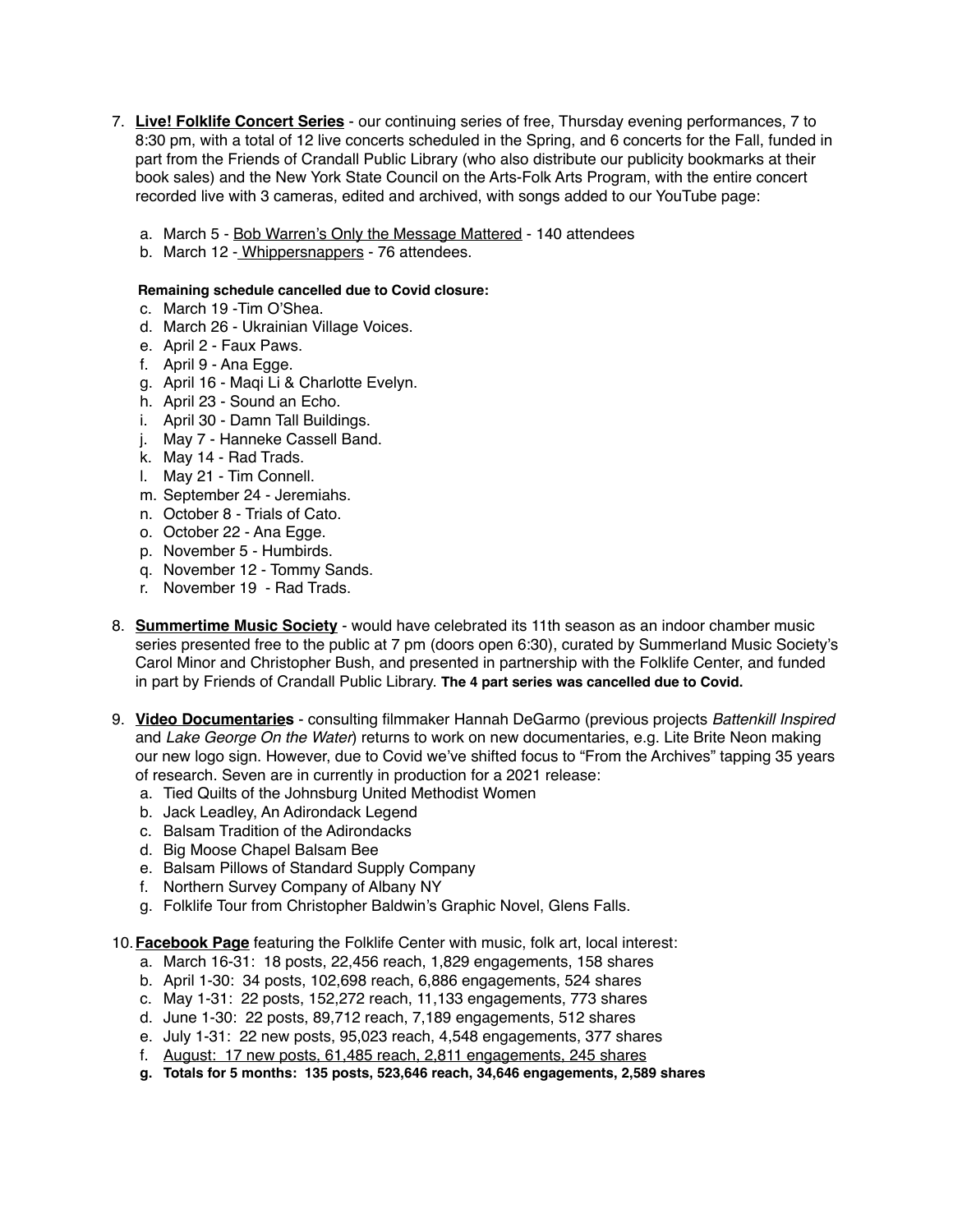- 11. **YouTube channel**: The Folklife Center at Crandall Public Library, adding performance videos, new documentaries, and beginning a new series called "From the Vault" tapping into pre-2010 audiovisual materials in our archives, starting with Sara Cleveland and Ham Ferry performances at the Library back in the early 1980s.
	- a. January: 8,667 new views, 23 new subscribers, 6 new videos
	- b. February: 6,642 new views, 15 new subscribers, 4 new videos
	- c. March: 6,395 new views, 13 new subscribers, 3 new videos
	- d. April: 6,858 new views, 30 new subscribers, 0 new videos
	- e. May: 6,801 new views, 16 new subscribers, 0 new videos
	- f. June: 6,266 new views, 22 new subscribers, 1 new video
	- g. July: 5,967 new views, 21 new subscribers, 7 new videos
	- h. August: 6,129 new views, 7 new subscribers, 2 new videos
	- i. September: 5,710 new views, 19 new subscribers, 1 new video
	- j. October: 6,497 new views, 27 new subscribers, 0 new videos
	- k. November: 4,704 new views, 14 new subscribers 2 new videos
	- l. December: 4,716 new views, 18 new subscribers, 0 new videos
	- **m. Total 2020 Usage: 225 subscribers, 26 videos, 75,352 views**
	- **n. Total Usage since 9/2014: 649 subscribers, 468 videos, 263,885 views**
- 12.**Blog** [\(www.folklifecenter.com](http://www.folklifecenter.com)) begun in July and linked to Library's website and Facebook page, with a **total of 13 posts, 1,391 views**:
	- a. July 7 Welcome to the Blog
	- b. July 14 Video Stories & the Quarantine Nostalgia Blues (Rogan)
	- c. Aug 3 Pandemic! Florence D. Wilmarth and the Glens Falls Club of College Women (Dolton)
	- d. Aug 13 Suffragists in Warren County, NY (Dolton)
	- e. Aug 21 Taking a LOOK at the Hometown USA Color Slide Collection (Dolton)
	- f. Aug 27 It's No Cinch! Local Girls Pose for National Magazine (Dolton)
	- g. Sept 3 Revolt! 1916 & 2016 (Dolton)
	- h. Sept 10 Only the Message Mattered (Dolton)
	- i. Sept 21 Shutter Squad: Guiding a New Generation of Photographers (Rogan)
	- j. Oct 28 Trick or Treat! (DeGarmo)
	- k. Oct 29 Cooking for Funds: Cookbooks & Food Sales (Dolton)
	- l. Dec 5 Suffrage Centennial Celebrated in Embroidery (Dolton)
	- m. Dec 8 Life with a Gingerbread Man Cookie (DeGarmo)
- 13.**Woman Suffrage in Warren and Washington Counties 1883-1917**, by Tisha Dolton, Zoom meeting with the Conkling Center, co-sponsored by Warren County Historical Society, June 18, 12 attendees.
- 14.**Lake George On the Water** by Hannah DeGarmo, Facebook virtual event hosted by Lake George Historical Association, July 16, 7 pm, 1,254 views within 24 hours (2904 views by July 31).
- 15.**Taking a Look at Hometown USA**  by Tisha Dolton, Facebook virtual event co-sponsored by the Chapman Museum to support the current exhibition, *Let's All Fight, the Line Cathers Collection of WWII Home Front Posters*, Tuesday, August 18, 7 pm. 35 attendees (303 later views).
- 16.**Lake George On the Water** original videos used by the Hyde Art Museum to support educational programs for the current exhibition, *J.S. Wooley, Adirondack Photographer*.
- 17.**Cultural Curiosities from the Folklife Center** by Tisha Dolton, on a Zoom meeting with the Conkling Center, September 24, 12 attendees.
- 18.**Suffrage in Warren & Washington Counties 1883-1917** by Tisha Dolton, on a Zoom meeting with American Association of University Women Adirondack Chapter, co-sponsored by Warren County Historical Society, October 8, 22 attendees.